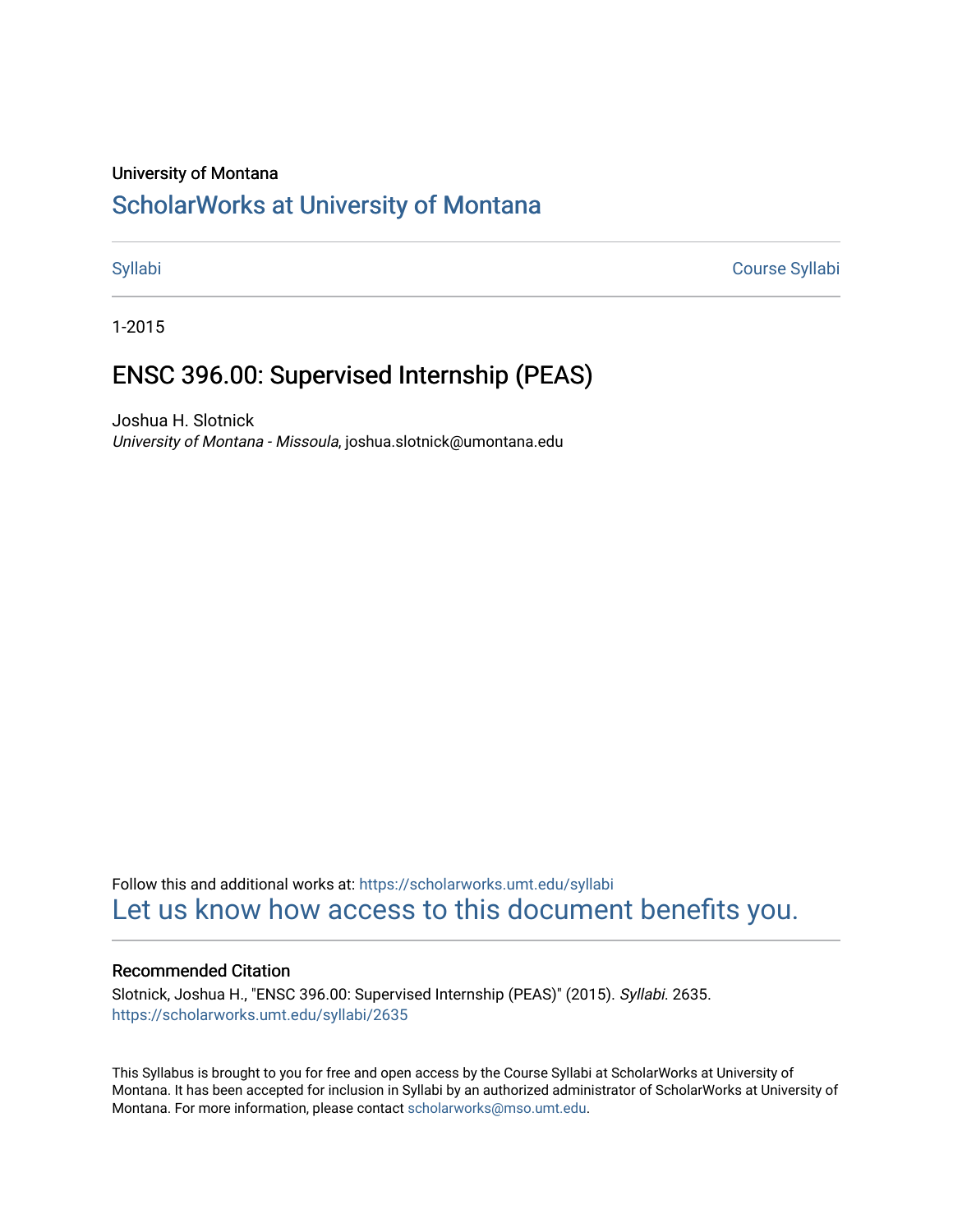ENST 396 Spring PEAS Feb 23rd – May 7th

2 credits

Instructor Josh Slotnick, 239-6993, [joshua.slotnick@mso.umt.edu](mailto:joshua.slotnick@mso.umt.edu) Assistants: Jane Philips and Kat Raan

# **Background on the farm**

The PEAS farm is the result of a partnership between EVST and the non-profit Garden City Harvest (GCH). GCH supplies the operating expenses to run the farm, and EVST sends the labor, in the form of students and a teacher. GCH's primary missions are to grow high quality food for low-income people, and to offer educational opportunities in ecological food production. In addition to the partnership in the PEAS farm, GCH also manages two other neighborhood farms in Missoula and 7 community gardens. The Missoula Public School district owns the land and leases the property to the City of Missoula. The City then subleases to GCH. The farm has been in operation since 1997, and has been in the Rattlesnake since 2002.

# **What you will do**

# Greeenhouse Work

We start all of our seedlings in our greenhouse. In order to get these plants going, we will work at the following tasks: making potting mix, sowing seeds in flats and trays and shuffling them weekly. Later in the season some crops will require transplanting within the greenhouse, from smaller containers to bigger ones.

# Transplanting/Direct seeding

When the greenhouse starts are ready to move outdoors, into the field, wewill transplant them into their beds. Some crops, however, are not transplanted, instead we put their seeds directly into the ground, you'll do this too. Transplanting and direct seeding involve an initial irrigation (watering-in), and covering with re-may. You will mess with all of that.

# Making compost

We make some compost with tractors and our sometimes-functioning manure spreader, we also make a lot of compost with human power, that means you all, but we'll have some visiting groups work on compost too.

#### General maintenance

In spring-time we set up the infrastructure for the season. Spring is the season of most of our of repair/maintenance. This spring our barn is due for some work, as is our greenhouse and hoophouse. You may get the chance to work with some power tools, please speak up if you've never done this type of work and want to learn. Spring PEAS is a great place to gain some power tool experience.

#### Irrigation

We'll set up both the overhead and the drip irrigation systems. This happens somewhat all at once, as soon as our spring tractor work is done. Orchard maintenance